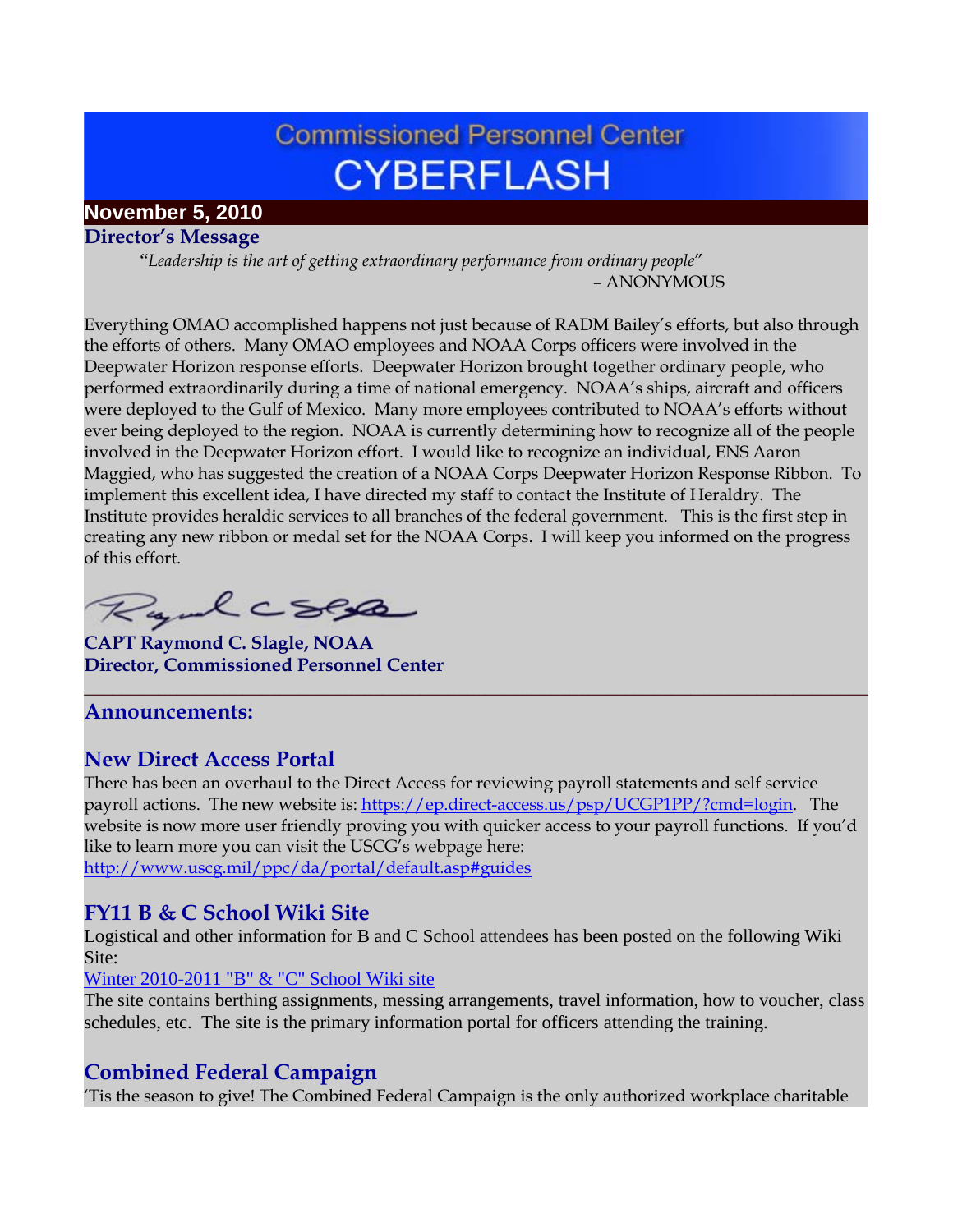giving drive for employees in the Federal workplace. Established by Executive Order in 1961, it continues to be the largest and most successful workplace fundraising model in the world. Over the years, the CFC has become a powerful way to help neighbors in need around the corner, across the nation and throughout the world. Did you can set up automatic donation through a payroll pledge? You can donate through payroll deduction to spread your giving over the year or choose credit/debit card, electronic check, cash or check. NOAA Corps officers need to complete the paper form to set up the payroll donations. Your local office should have a designated person who distributes and collects forms for CFC, or you can go to<http://www.opm.gov/cfc/> to find out more.

## **Washington DC Area All Hands ACO Sponsored Luncheon**

The Washington D.C. Section of the Association of Commissioned Officers would like to announce an upcoming ACO sponsored all-hands for officers currently stationed in the DC Metro area and any officers in the area on travel/detail as well.

Date: Monday, November 29th Time: 1200-1330 Location: SSMC 3 – Room 4527 Teleconferencing will be arranged for the MOC's/AOC to participate

We have requested RADM Bailey, RDML Kenul, and RDML(sel) Devany attend and provide a short brief on current issues pertaining to the Corps. Their brief will be followed by a short presentation by RADM (ret.) Nygren, CAPT (ret.) Peterson, CAPT(ret.) Parsons, and Cheryl Glang on the merits of membership in Uniformed Service Organizations (MOAA, ROAA, NAUS, NMFA, etc…).

Pizza and drinks will be provided for all attending. Please RSVP by the 25<sup>th</sup> of November to LTJG Laura Gallant [\(Laura.Gallant@noaa.gov\)](mailto:Laura.Gallant@noaa.gov) to ensure we have adequate supplies on hand.

## **Congratulations to the NMFA Family of the Year**

The National Military Family Association recognizes the Heesch family as the 2010 NOAA Family of the Year.

LTJG Jonathan Heesch, his wife Dory and children L.J. and Devy currently stationed in Gulfport, MS where they participate in the community through the Parent Teacher Association and the Navy-Marine Corps Relief Society. They place a high premium on the opportunities to be together as a family, and exude dedication and strength into all that they do. NMFA's Family Award Program recognizes strong military families who embrace their service to the Nation, are role models in their community, and understand that together they are stronger. They received nominations from: active duty, Reserve Component, retiree, and surviving families of the Army, Navy, Marine Corps, Air Force, Coast Guard, and the Commissioned Corps of the Public Health Service and National Oceanic & Atmospheric Administration.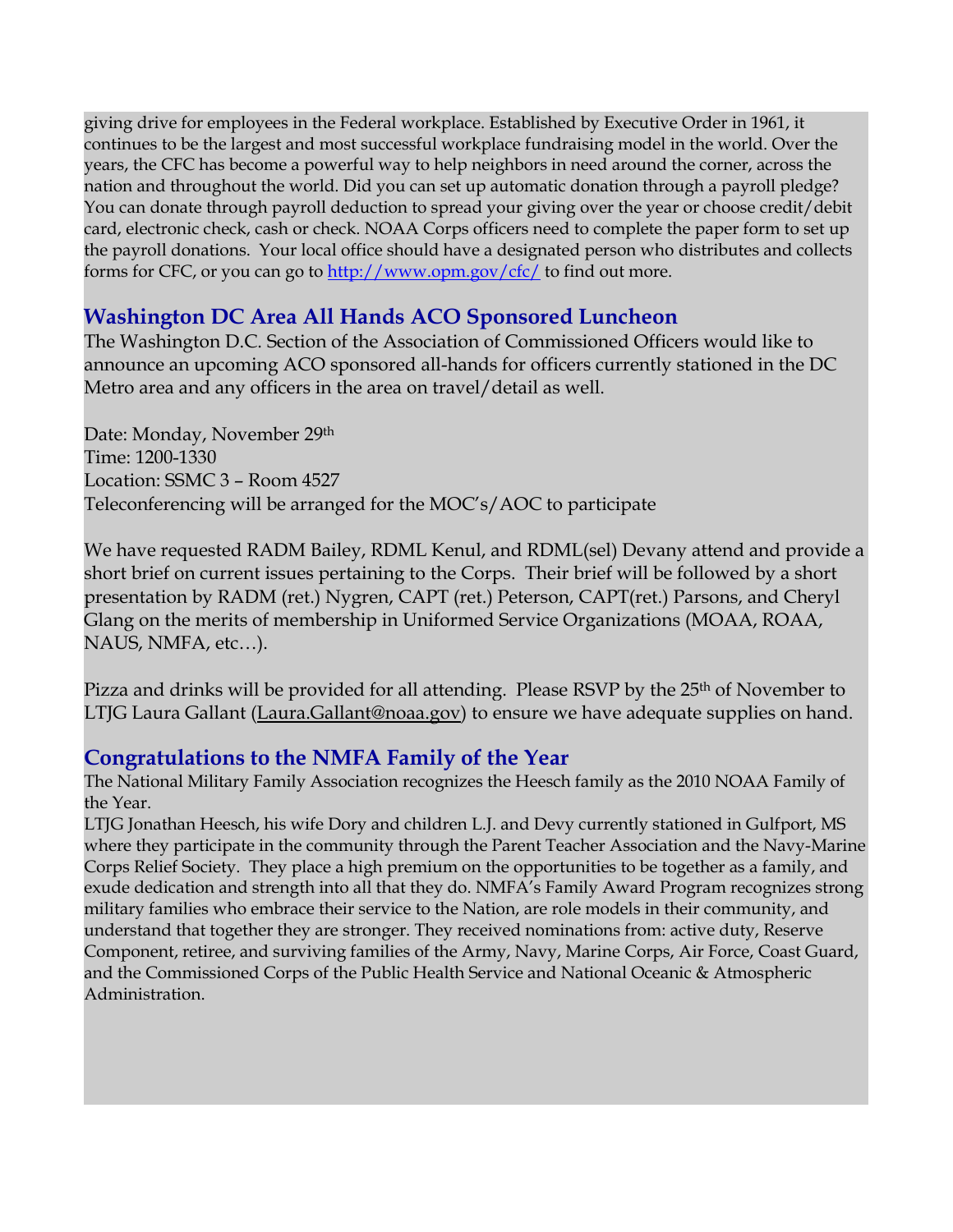## **NOAA Association of Commissioned Officers Annual Awards Nomination Season**

The NOAA Association of Commissioned Officers administers the annual Junior Officer of the Year, Science, and Engineering awards. The ACO recognizes the wide range of accomplishments and contributions of NOAA's uniformed personnel, and encourages all commands consider nominating officers for these honors. Nominations for the 2010 awards are due by December 3, 2010.

#### **Junior Officer of the Year**

This award is presented annually to a single NOAA Corps officer, below the grade of lieutenant commander, for outstanding contributions to NOAA, outstanding performance, and/or the positive reflection cast upon the Corps. NOAA Corps officers who are promoted to lieutenant commander during the calendar year are eligible for the award.

#### **Science Award**

The ACO Science Award recognizes officers who make outstanding scientific contributions which distinguish them above their peers. All NOAA Corps officers and members of other uniformed services assigned, detailed, or attached to NOAA are eligible.

#### **Engineering Award**

The ACO Science Award recognizes officers who make outstanding engineering contributions which distinguish them above their peers. All NOAA Corps officers and members of other uniformed services assigned, detailed, or attached to NOAA are eligible.

#### Nomination Procedure

A nomination for a NOAA ACO award shall consist of at least two pages. The first page shall be a cover memo addressed to the National ACO, stating the name, grade, billet title, and job description of the nominated officer. The following page(s) shall be the personal comments of the nominator, which reflect the basis for the nomination. Nominations should include a detailed description of the officer's duties and accomplishments, and the positive impact of those achievements on the Agency and the Service.

All commands and field offices are encouraged to submit officer nominations for these awards. Candidates for Junior Officer of the Year must be nominated by a supervisor in their chain of command, while the Science and Engineering awards nominations may be made by the supervisor or any commissioned officer. Please submit nominations via e-mail to **matthew.glazewski@noaa.gov**, by COB December 3, 2010. In the nomination email please have the supporting files attached as .PDF or readable by Microsoft Word.

The subject line of the nomination email should be "Junior Officer of the Year Nomination," Science Award, or Engineering Award as appropriate. This will assist the selection committee with accurate tracking and sorting of the nominations.

Junior officers with civilian supervisors are encouraged to forward them this information.

For more information on the awards please refer to the NOAA Corps Directives on Awards (pages 20 through 22).

[http://www.corpscpc.noaa.gov/procedures/corps\\_directives/chapter\\_12/ncd\\_ch12part7.pdf](http://www.corpscpc.noaa.gov/procedures/corps_directives/chapter_12/ncd_ch12part7.pdf)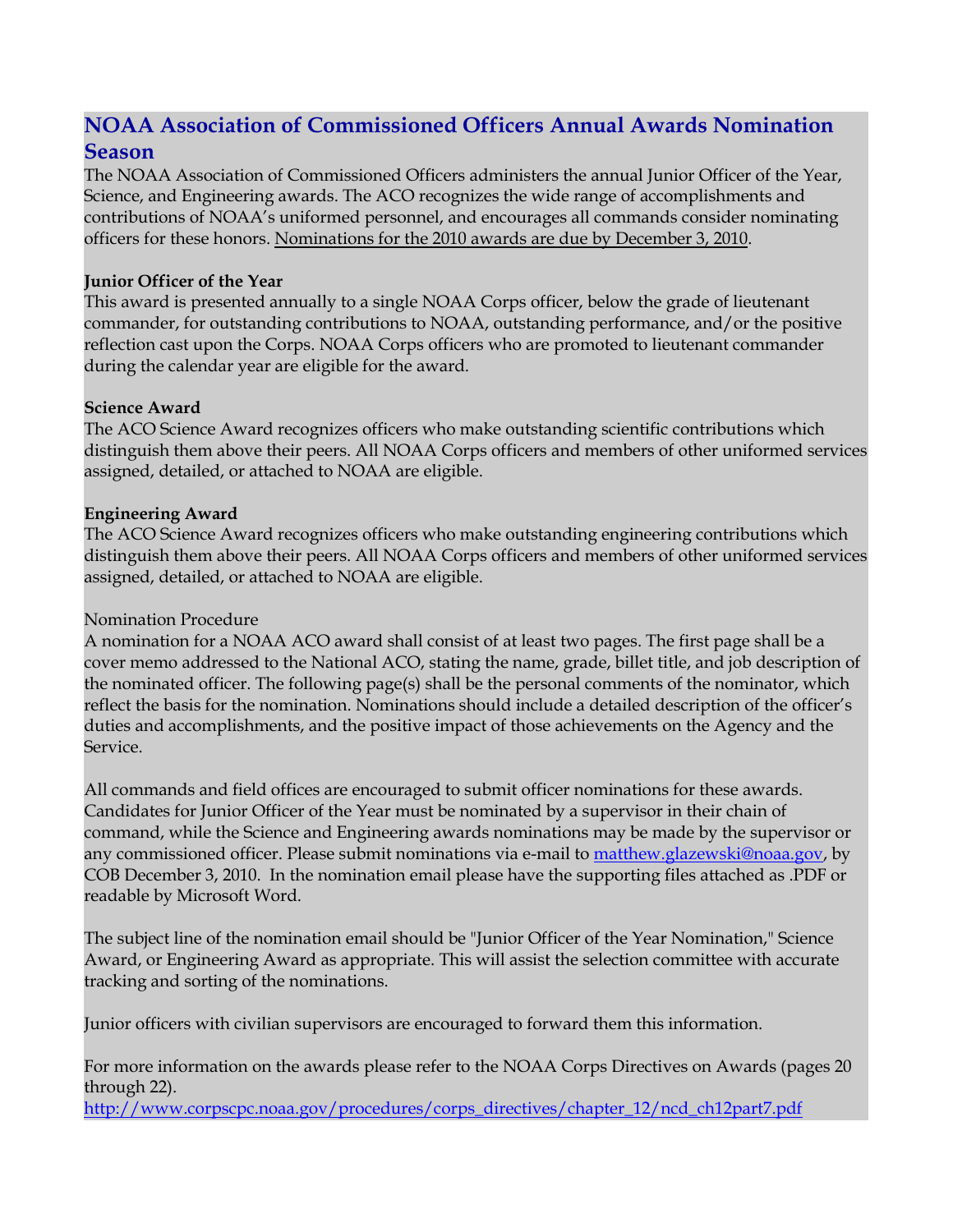## **This Month in NOAA Corps History\*:**

In celebration of Veteran's Day on November 11<sup>th</sup>, here are some letters to celebrated officers of the U.S. Coast & Geodetic Survey for their accomplishments during WW II.

TO: Lieutenant Colonel Glendon E. Boothe, K-100027, Third Field Artillery Observation Battalion, United States Army

By direction of the President, under the provisions of Army Regulations 600-45, 22 September 1943, as amended, and Circular Number 25, Headquarters Seventh United States Army, dated 7 November 1944, you are awarded the Bronze Star Medal for meritorious achievement in connection with military operations against the enemy as Survey Officer, Survey Information Center, Third Field Artillery Observation Battalion, from 19 July to 15 October 1944. You were directly responsible for the preparation of survey data and the running of survey control to all artillery units of the XV Corps during the Corps operations in France. Your task was made more difficult by an advance of approximately 250 miles in 21 days. Your high professional knowledge, keen foresight and sound judgement enabled you to successfully effect and coordinate the efforts of the several survey parties of your organization and to distribute accurate survey data to units of the Corps. You also took upon yourself the responsibility of maintenance of the precision optical instruments used by the survey parties, there being no appropriate Engineer repair organization on the Continent. Although hampered by lack of equipment, tools and supplies, by your energy and unusual mechanical ability you maintained a perfect record of operation for the precision optical instruments of your organization. Your diligent efforts and faithful devotion to duty reflect credit upon yourself and the military service.

Signed: WADE H. HAISLIP Major General, U.S. Army, Commanding.

 $\frac{1}{2}$ 

The President of the United States takes pleasure in presenting the BRONZE STAR MEDAL to CAPTAIN WILLIAM M. GIBSON UNITED STATES COAST AND GEODETIC SURVEY for service as set forth in the following CITATION: "For meritorious service as Executive Officer of the U.S.S. PATHFINDER and as executive officer of the U.S.S. OCEANOGRAPHER, in support of operations against enemy Japanese forces in the South Pacific Area, from June 1942 to May 1944. Serving with distinction in a vital assignment, Captain (then Commander) Gibson conducted numerous hydrographic surveys in the waters surrounding the Solomon Islands, frequently venturing perilously close to enemy-held islands in order to obtain accurate data and, by his professional skill and determined efforts, succeeded in preparing complete charts of these strategic waters. By his courage, initiative and devotion to duty, Captain Gibson contributed materially to the success of our forces in these vital areas."

For the President,

James Forrestal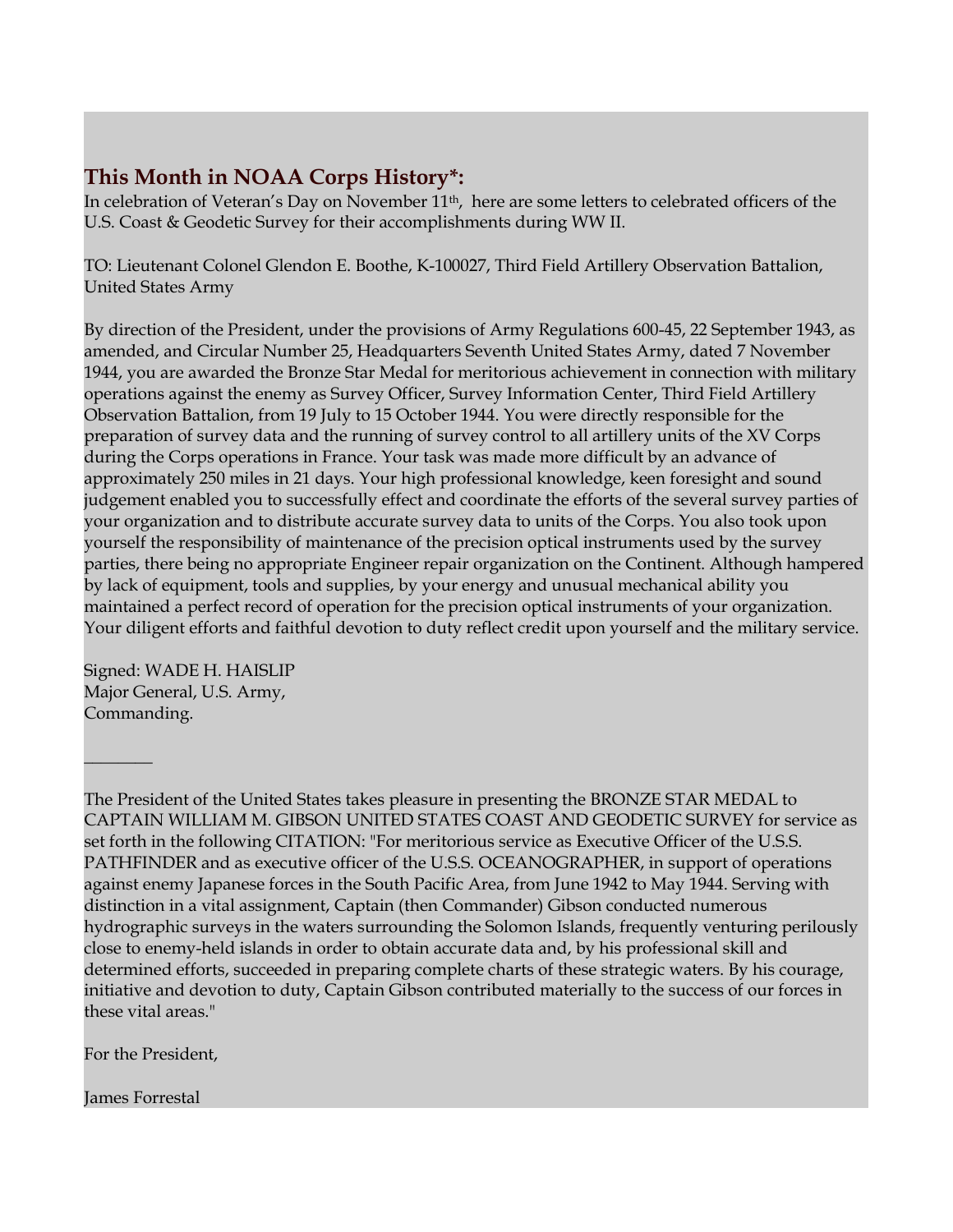Secretary of the Navy

 $\frac{1}{2}$ 

SUBJECT: Award of the Bronze Star Medal

TO: Lieutenant Colonel Alvin C. Thorson, K-100004, 2nd Field Artillery Observation Battalion, APO 758, U.S. Army.

Under the provisions of AR 600-45, you are hereby awarded the Bronze Star Medal with the accompanying citation:

ALVIN C. THORSON, K-100004, Lieutenant Colonel, Field Artillery, 2nd Field Artillery Observation Battalion, for meritorious service in action from 1 November 1943 to 9 June 1944 in Italy. As Battalion Survey Officer, Lieutenant Colonel THORSON conducted the operation of his topographic platoon in such a manner that precise survey control was available for all artillery units, in each instance before the guns were emplaced in new positions. In addition, he provided survey for artillery sound ranging and flash ranging installations. At the close of operations in the sector, he had extended survey control fifteen thousand meters behind enemy lines with sufficient density to permit immediate occupation of advance positions by friendly artillery in the event of a rapid forward movement. Lieutenant Colonel THORSON's untiring energy and devotion to duty reflect great credit upon himself and the military service. Entered military service from Hatton, North Dakota.

W. H. H. Morris, Jr. Major General, U. S. Army, Commanding

**Learn more…** <http://www.history.noaa.gov/hallofhonor/index.html>

## **Upcoming Uniform and Awards Board Meetings**

December 6 January 4 February 7

#### **\_\_\_\_\_\_\_\_\_\_\_\_\_\_\_\_\_\_\_\_\_\_\_\_\_\_\_\_\_\_\_\_\_\_\_\_\_\_\_\_\_\_\_\_\_\_\_\_\_\_\_\_\_\_\_\_\_\_\_\_\_\_\_\_\_\_\_\_\_\_\_\_\_\_\_\_\_\_\_\_\_\_\_\_\_\_\_ Approved Retirements/Resignations/Separations**

The following officers have approved retirements, resignations, or separations. Be sure to thank them for their service to NOAA and nation and wish them the best the next time you see these officers!

**\_\_\_\_\_\_\_\_\_\_\_\_\_\_\_\_\_\_\_\_\_\_\_\_\_\_\_\_\_\_\_\_\_\_\_\_\_\_\_\_\_\_\_\_\_\_\_\_\_\_\_\_\_\_\_\_\_\_\_\_\_\_\_\_\_\_\_\_\_\_\_\_\_\_\_\_\_\_\_\_\_\_\_\_\_\_\_\_\_**

| LTJG Mary Gill           | November 15, 2010 |
|--------------------------|-------------------|
| LT Lindsay Kurelja       | December 1, 2010  |
| CDR Stephen Beckwith     | January 1, 2011   |
| LT Lindsey Wright        | January 1, 2011   |
| <b>LT Katherine Peet</b> | April 15, 2011    |